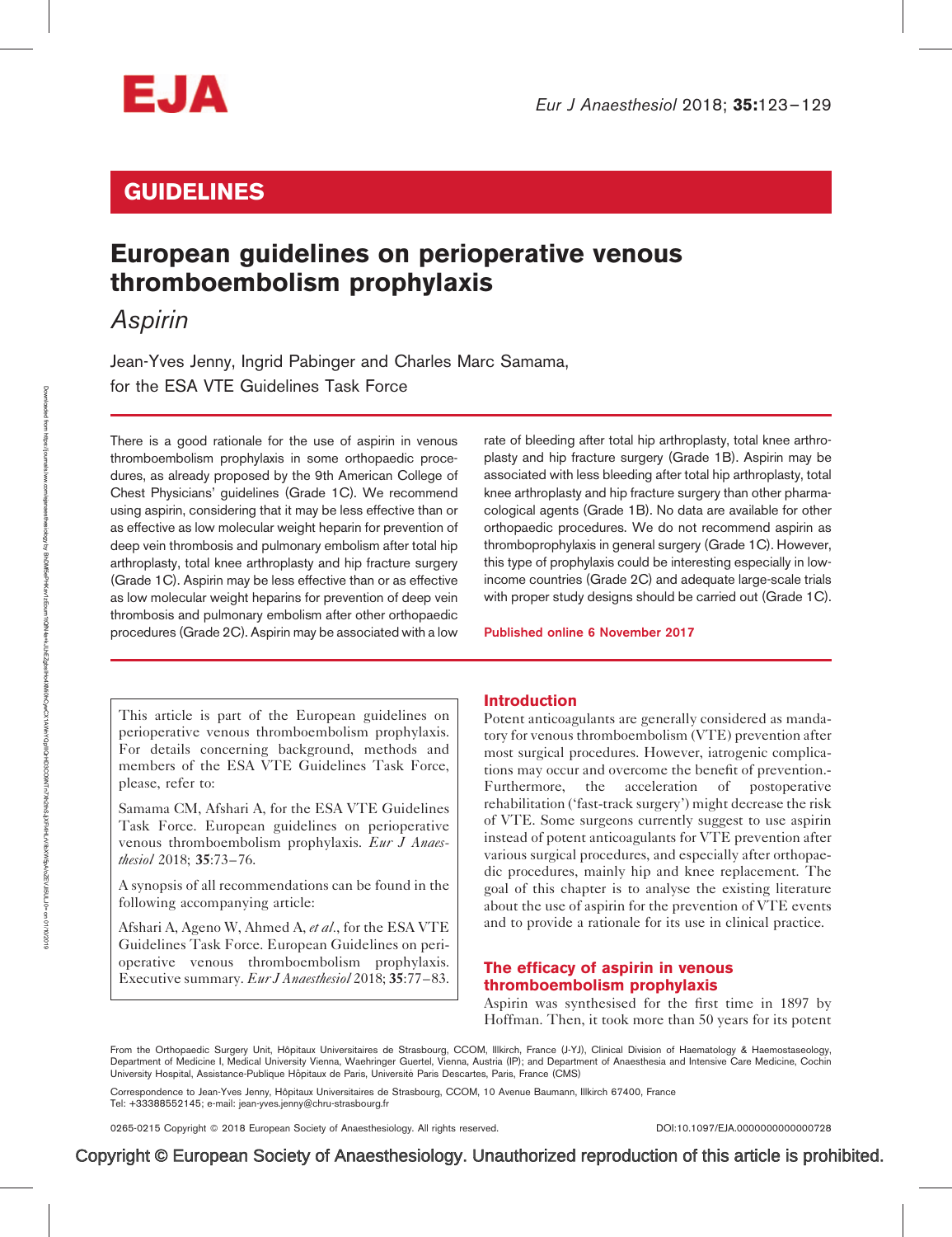antithrombotic properties to be recognised. Nowadays, aspirin is widely used to prevent arterial thrombotic events, mainly stroke or myocardial infarction.<sup>1</sup> It stands as one of the pillars of the preventive treatment of VTE in vascular patients. Aspirin is inexpensive, does not require monitoring and does not accumulate in patients with renal insufficiency.<sup>2</sup> Until the publication of the 9th American College of Chest Physicians Guidelines (ACCP  $2012$ ),<sup>3</sup> most international guidelines recommended against its use in VTE prophylaxis.<sup>4,5</sup>

However, several mechanisms of action may account for a role on the venous segment.<sup>6</sup> Amazingly, this idea is not new, as Sevittin, in a famous article published in 1970, stated that 'the release of substances from platelets can set in motion the coagulation process', already suggesting the role of platelets in VTE, and as a result the potential preventive role of aspirin.<sup>7</sup> Since then, many hypotheses have been developed, especially in two recent comprehensive reviews. Becattini and Agnelli<sup>8</sup> and Undas et al.<sup>9</sup> have recently reviewed extensively the different mechanisms of action of aspirin in order to try to explain why this old agent may be useful for VTE prophylaxis. Their arguments are summarised below.

The classical principal activity of aspirin is represented by the permanent inactivation of the cyclo-oxygenase activity of prostaglandin H synthase 1 (COX-1) resulting in the inhibition of the thromboxane A2 dependent amplification of the platelet response to diverse agonists and a resulting inhibition of platelet aggregation with impaired dense granule secretion. Higher doses of aspirin inactivate the cyclo-oxygenase activity of prostaglandin H synthase 2 (COX-2) leading to a decrease in prostacyclin and a potential prothrombotic effect.

Other important mechanisms of action have been suggested. Aspirin may interfere with thrombin formation. It may act on the expression of tissue factor on monocytes/ macrophages, leading to impaired prothrombinase formation on platelets involving a reduced activation of factor V and an attenuation of thrombin generation. Aspirin may also reduce thrombin generation by acetylating prothrombin and/or platelet membrane components.

Chromatin (mainly DNA) structures named neutrophil extracellular traps (NETs) are released from neutrophils.<sup>10–12</sup> They are supposed to increase the bacteriakilling activity and the inflammatory response of neutrophils. In addition to many other properties, NETs may act as a scaffold for thrombus formation, underlining the link with VTE. Activated platelets induce neutrophils to release their nuclear material in the form of NETs. Lapponi *et al.*<sup>11</sup> have shown recently that aspirin treatment prevented NETs formation. Therefore, indirectly, aspirin could prevent NETs-related thrombus. Bulut et  $al^{13}$  have shown that aspirin reduces endothelial and platelet-derived microparticles in patients with coronary artery disease after 8 weeks of daily treatment with

aspirin 100 mg. Wang et  $al$ .<sup>14</sup> studied the contributions of extracellular signal regulated protein in a rat model of pulmonary embolism. They showed that aspirin reduced lung damage while attenuating inflammation and congestion, and improved the prognosis.

Low-dose aspirin may also modify the size of fibrin fibres while leading to the formation of thicker fibres and larger network pores, increasing clot permeability,<sup>15</sup> as also observed with direct oral anticoagulants.<sup>16</sup> Aspirin might impair the acetylation of fibrinogen and induce enhanced clot lysis, although this has not been confirmed in all clinical settings, for example diabetes. Aspirin also inhibits factor XIII activation, which may lead to a decrease in the stability of fibrin clot.

# The efficacy/safety ratio of aspirin in orthopaedic surgery

All relevant articles are summarised in Table 1.

# Is aspirin effective for prevention of deep venous thrombosis and pulmonary embolism in orthopaedic surgery?

The 9th American College of Chest Physicians' (ACCP) guidelines of 2012 recommend the use of aspirin in patients undergoing total hip arthroplasty (THA) or total knee arthroplasty (TKA) for a minimum of 10 to 14 days (Grade 1B). $3$  Aspirin is also recommended in patients undergoing hip fracture surgery (HFS) for a minimum of 10 to 14 days (Grade 1B). These recommendations are mainly based on the Pulmonary Embolism Prevention (PEP) trial, comparing 160 mg of aspirin daily for 35 days against placebo.<sup>17</sup> This trial included 17 444 patients after HFS and hip arthroplasty. There was a 28% relative risk decrease in symptomatic DVT. There was no decrease in fatal pulmonary embolism. There was no difference in bleeding.

Since 2012, one systematic review was published in 2015, including three meta-analyses and three prospective randomised controlled trials (RCT) with 46 254 patients operated on mainly for THA, TKA and HFS.<sup>18</sup> All studies included were published prior to 2012, and the PEP trial was also included. Although some results were conflicting, aspirin was considered to be more effective than placebo in primary VTE prevention. No recent data are available for THA, TKA and HFS.

No data about aspirin effectiveness are available for orthopaedic procedures other than THA, TKA or HFS. As the risk for DVT and pulmonary embolism after other orthopaedic procedures may be considered as lower than after THA, TKA and HFS, aspirin might be considered as effective in these cases. Procedures in cancer patients (femur, pelvis, spine surgery) have still to be considered to have a high thrombotic risk.

Very recently, Wilson *et al.*<sup>19</sup> performed another systematic review of 13 studies, some of them having been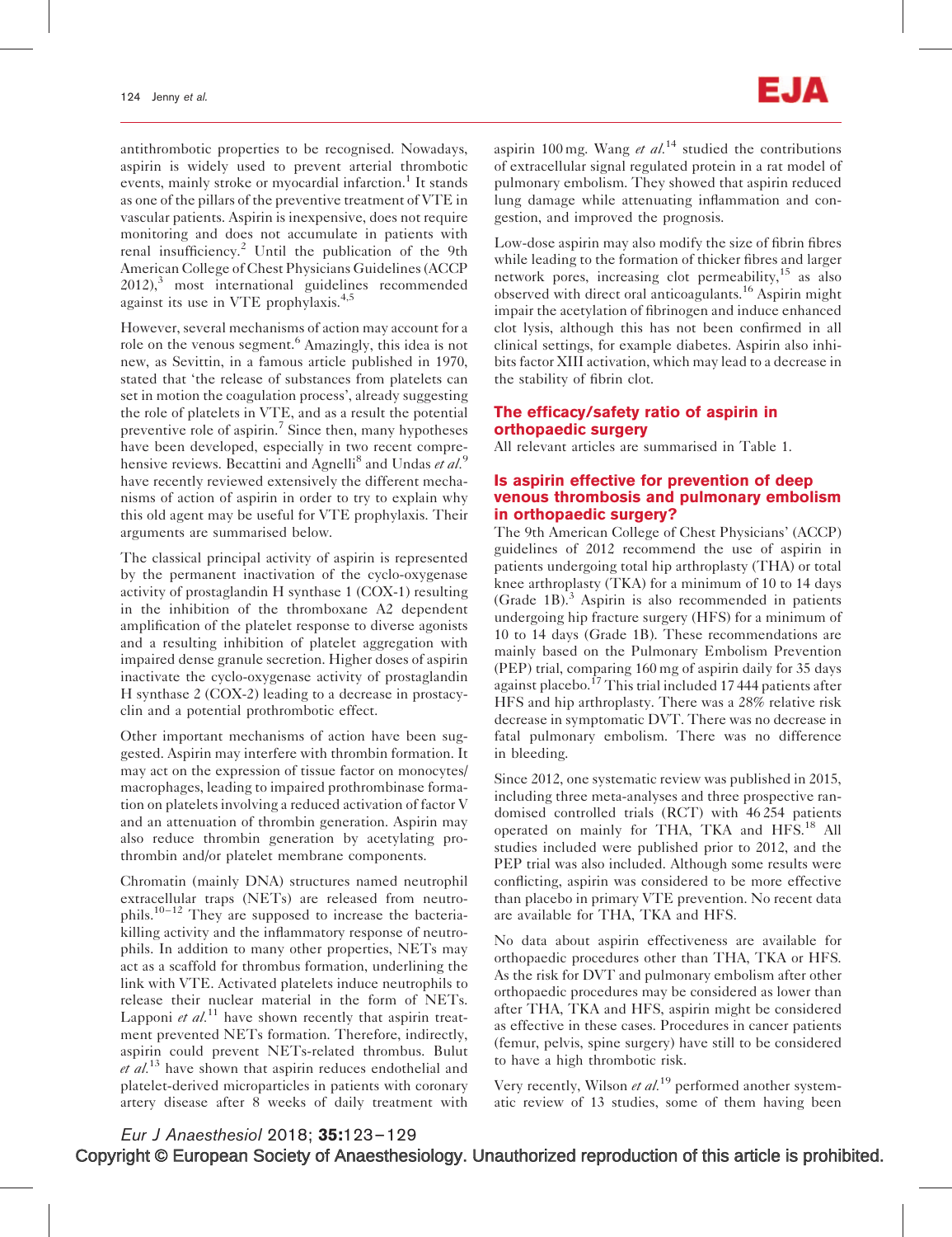| Table 1                                                           |             |                   |          | Studies relevant to the efficacy/safety ratio of aspirin in orthopaedic surgery |                                                    |                                                                                                                |                                                                                                 |
|-------------------------------------------------------------------|-------------|-------------------|----------|---------------------------------------------------------------------------------|----------------------------------------------------|----------------------------------------------------------------------------------------------------------------|-------------------------------------------------------------------------------------------------|
|                                                                   | Year of     |                   | Number   |                                                                                 | Prophylactic                                       |                                                                                                                |                                                                                                 |
| Ref.                                                              | publication | Type of study     | of cases | Orthopaedic procedure                                                           | treatment used                                     | Results                                                                                                        | Conclusion                                                                                      |
| 76<br>Graor et                                                    | 1992        | RCT (unpublished) | 243      | total knee arthroplasty (TKA)<br>Total hip arthroplasty (THA),                  | weight heparin (LMWH)<br>Aspirin vs. low molecular | aspirin. Less bleeding with aspirin<br>Significant increase of VTE with                                        | LMWH more effective than aspirin                                                                |
| PEP trial <sup>17</sup>                                           | 2000        | RCT               | 17444    | THA, hip fracture surgery (HFS)                                                 | Aspirin vs. placebo                                | 28% decrease of relative risk for<br>thromboembolism (VTE). No<br>difference in bleeding<br>symptomatic venous | Aspirin more effective than placebo.<br>Aspirin as safe as placebo                              |
| Westrich et al. <sup>22</sup>                                     | 2006        | RCT               | 275      | TKA                                                                             | Aspirin vs. enoxaparin                             | No significant difference in VTE rates                                                                         | Enoxaparin not superior to aspirin                                                              |
| Intermountain Joint<br>Center Writing<br>Replacement<br>Committee | 2012        | RCT               | 696      | THA, TKA                                                                        | Aspirin vs. warfarin or LMWH                       | Significant increase of VTE rate after<br>aspirin treatment. No difference in<br>bleeding or deaths            | Anticoagulants superior to aspirin for<br>VTE prophylaxis                                       |
| Anderson et al. <sup>24</sup>                                     | 2013        | <b>RCT</b>        | 778      | ∩<br>F                                                                          | Aspirin vs. LMWH                                   | bleeding after aspirin treatment<br>No difference in VTE rates. Less                                           | for VTE prophylaxis. Less bleeding<br>Aspirin neither superior nor inferior<br>with aspirin     |
| Drescher et al. <sup>21</sup>                                     | 2014        | Systematic review | 1408     | THA, TKA, HFS                                                                   | Aspirin vs. anticoagulants                         | No significant difference in VTE rates,<br>lower bleeding risk with aspirin                                    | anticoagulants with lower<br>Aspirin as effective as<br>bleeding risk                           |
| Jiang et al <sup>27</sup>                                         | 2014        | <b>ROT</b>        | 120      | TKA                                                                             | Aspirin vs. LMWH and<br>rivaroxaban                | No symptomatic VTE. No death. Less<br>bleeding with aspirin                                                    | Aspirin as effective as LMVH and<br>rivaroxaban. Less bleeding with<br>aspirin                  |
| Kaye et al. <sup>20</sup>                                         | 2015        | RCT               | 170      | Knee arthroscopy                                                                | Aspirin vs. placebo                                | No VTE event                                                                                                   | Thromboprophylactic treatment not<br>recommended                                                |
| Sahebally et al. <sup>18</sup>                                    | 2015        | Systematic review | 46254    | THA, TKA, HFS                                                                   | Aspirin vs. anticoagulants                         |                                                                                                                | Aspirin as effective as LMWH and<br>Aspirin more effective than placebo.<br>may reduce bleeding |
| Lieberman et al. <sup>24</sup>                                    | 2016        | Systematic review | 34764    | ΗA<br>Τ                                                                         | Aspirin vs. alternatives                           | No difference in pulmonary embolism<br>(PE) rates                                                              | Prophylactic treatment may be<br>ineffective to prevent PE                                      |
| Wilson et al. <sup>19</sup>                                       | 2016        | Systematic review |          |                                                                                 | Various                                            |                                                                                                                | Aspirin suitable alternative to other<br>thromboprophylactic agents                             |
| RCT, randomised controlled trial                                  |             |                   |          |                                                                                 |                                                    |                                                                                                                |                                                                                                 |

Eur J Anaesthesiol 2018; 35:123–129

Copyright © European Society of Anaesthesiology. Unauthorized reproduction of this article is prohibited.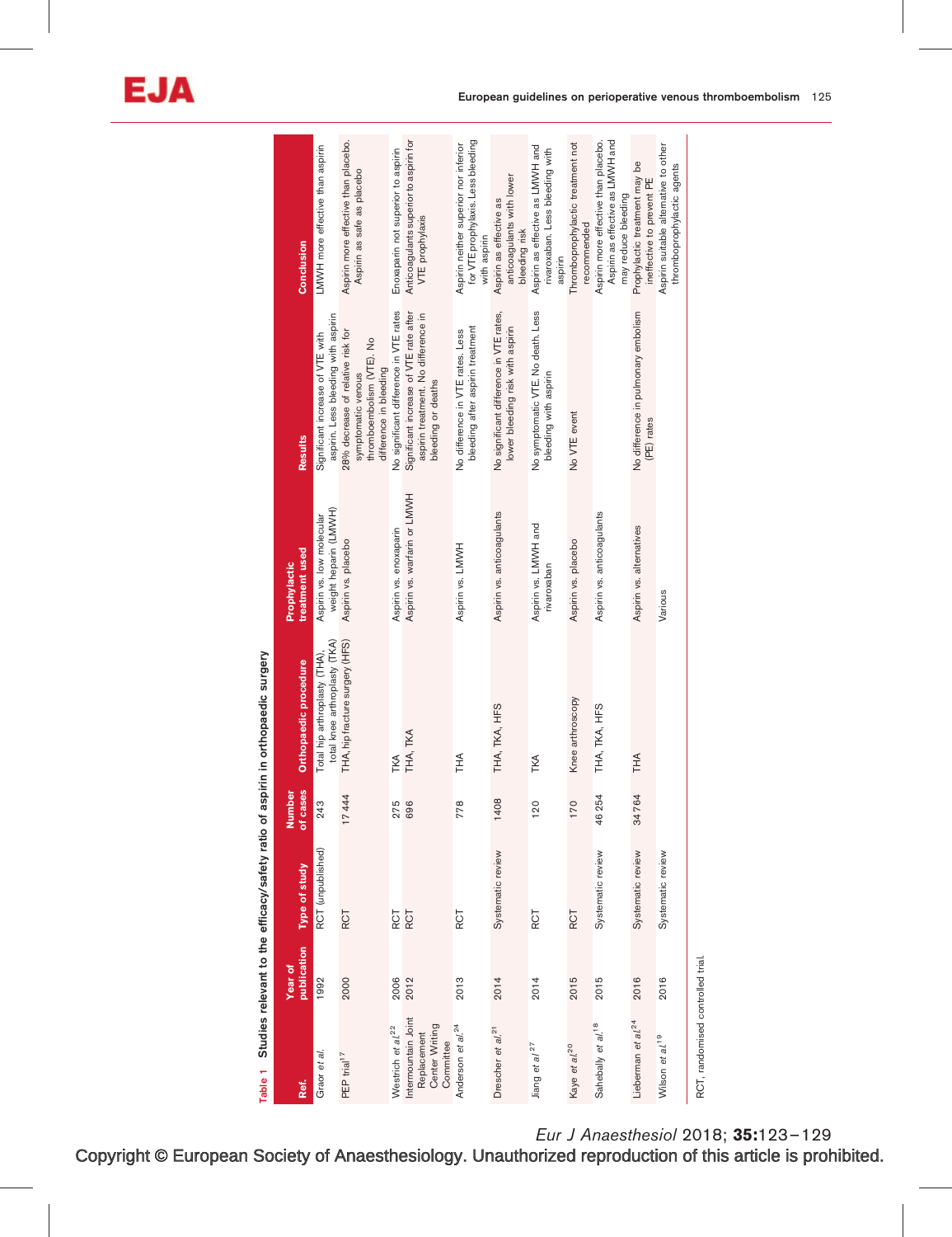published from 2012 to 2015. They reported that there was insufficient evidence from trials with moderate to severe risk of bias being present to suggest that aspirin was more or less effective than low molecular weight heparin (LMWH), warfarin or dabigatran for the prevention of VTE in TKA or THA. Compared with aspirin, rates of asymptomatic DVT in TKA may be reduced with rivaroxaban, but insufficient evidence existed to demonstrate an effect on the incidence of symptomatic DVT. Compared with aspirin, there was evidence of more wound complications following THA and TKA with dabigatran and in TKA with rivaroxaban. Some studies highlighted concerns over bleeding complications and efficacy of aspirin.<sup>20</sup> As a conclusion, they suggested that aspirin may be considered a suitable alternative to other thromboprophylactic agents following THA and TKA.

One study randomised 170 knee arthroscopy patients into one of two groups: aspirin or placebo.<sup>21</sup> No case of VTE was identified in the whole population. The use of aspirin in this low-risk population undergoing arthroscopic knee surgery was not recommended.

## Is aspirin as effective as other pharmacological/nonpharmacological agents for prevention of deep venous thrombosis and pulmonary embolism in orthopaedic surgery?

In the ACCP 2012 guidelines, LMWH was recommended over aspirin in patients undergoing THA or TKA (Grade 2C).<sup>3</sup> LMWH is recommended over aspirin in patients undergoing HFS (Grade 2C). These recommendations are based on two trials of low quality (one published article and one abstract only) including 469 patients.<sup>22</sup> The pooled results showed an increased risk of symptomatic DVT (RR 1.87; 95% CI 1.3 to 2.7) in the aspirin group. Pulmonary embolism could not be evaluated. There was no reported death or major bleeding.

Since 2012, three systematic reviews have been published. Drescher et  $al^{23}$  included eight prospective RCTs and 1408 patients. All studies included were published prior to 2012. There was no difference in the occurrence of DVT between aspirin and anticoagulants. There was a nonsignificant trend favouring anticoagulation following hip fracture repair. The risk of bleeding was lower with aspirin than anticoagulants following hip fracture repair, with a nonsignificant trend favouring aspirin after arthroplasty. Rates of pulmonary embolism were too low to provide reliable estimates. Compared with anticoagulation, aspirin may be associated with a higher risk of DVT following hip fracture repair, although bleeding rates were substantially lower. Aspirin was similarly effective after lower extremity arthroplasty and may be associated with a lower bleeding risk.

Sahebally et  $al$ <sup>18</sup> included one meta-analysis, five prospective RCTs and one prospective study with 9599 patients (two recent studies). Although results were conflicting, aspirin was considered to be as effective as LMWH in primary VTE prevention and may reduce bleeding.

Lieberman et  $al^{24}$  collected 21 studies including 34764 patients. Prophylactic treatments used were LMWH (13 590 patients), oral factor Xa inhibitors (6609 patients), oral direct thrombin inhibitors (5965 patients), indirect factors Xa/IIa inhibitors (3444 patients), aspirin (2427 patients), warfarin (489 patients), mobile compression device (199 patients) and placebo (2041 patients). Across all included studies, the estimated rate of pulmonary embolism was 0.21%, and was consistent throughout the 17 years spanning these RCTs. The authors suggested that no prophylactic treatment was able to decrease the risk of pulmonary embolism significantly.

# Recent studies

The Intermountain Joint Replacement Center Writing Committee<sup>25</sup> included 696 cases of elective THA or TKA and compared aspirin with warfarin or LMWH. DVT was diagnosed by a questionnaire and confirmed by imaging if necessary. There was an increased rate of DVT in the aspirin group (8 vs.  $1\%$ ,  $P = 0.001$ ). There were no differences in major or minor bleeding, or deaths.

Anderson et al.<sup>26</sup> included 778 cases of elective THA and compared aspirin with LMWH. The method of diagnosis of DVT was not clearly described. Aspirin was neither inferior nor superior. There were less clinically relevant bleeding events in the aspirin group. Jiang et  $al^{27}$ included 120 cases of elective TKA and compared aspirin combined with mechanical measures postoperatively (60 cases) with LMWH and rivaroxaban sequentially in combination with mechanical measures postoperatively (60 cases). DVT was detected in 10 (17%) and 11 (18%) cases, respectively ( $P = 0.500$ ). There were no symptomatic VTEs or deaths during the follow-up period.

No data about comparative aspirin effectiveness are available for orthopaedic procedures other than THA, TKA or HFS. As the risks of DVT and pulmonary embolism after other orthopaedic procedures are considered to be lower than after THA, TKA and HFS, comparative effectiveness of aspirin might be considered similar. No data about comparative effectiveness of aspirin and direct anticoagulant agents are available yet.

# Is aspirin well tolerated for prevention of deep venous thrombosis and pulmonary embolism in orthopaedic surgery? Is aspirin as well tolerated as other pharmacological/ non pharmacological agents for prevention of deep venous thrombosis and pulmonary embolism in orthopaedic surgery?

The PEP trial<sup>17</sup> showed no difference in bleeding between aspirin and placebo. Since 2012, two systematic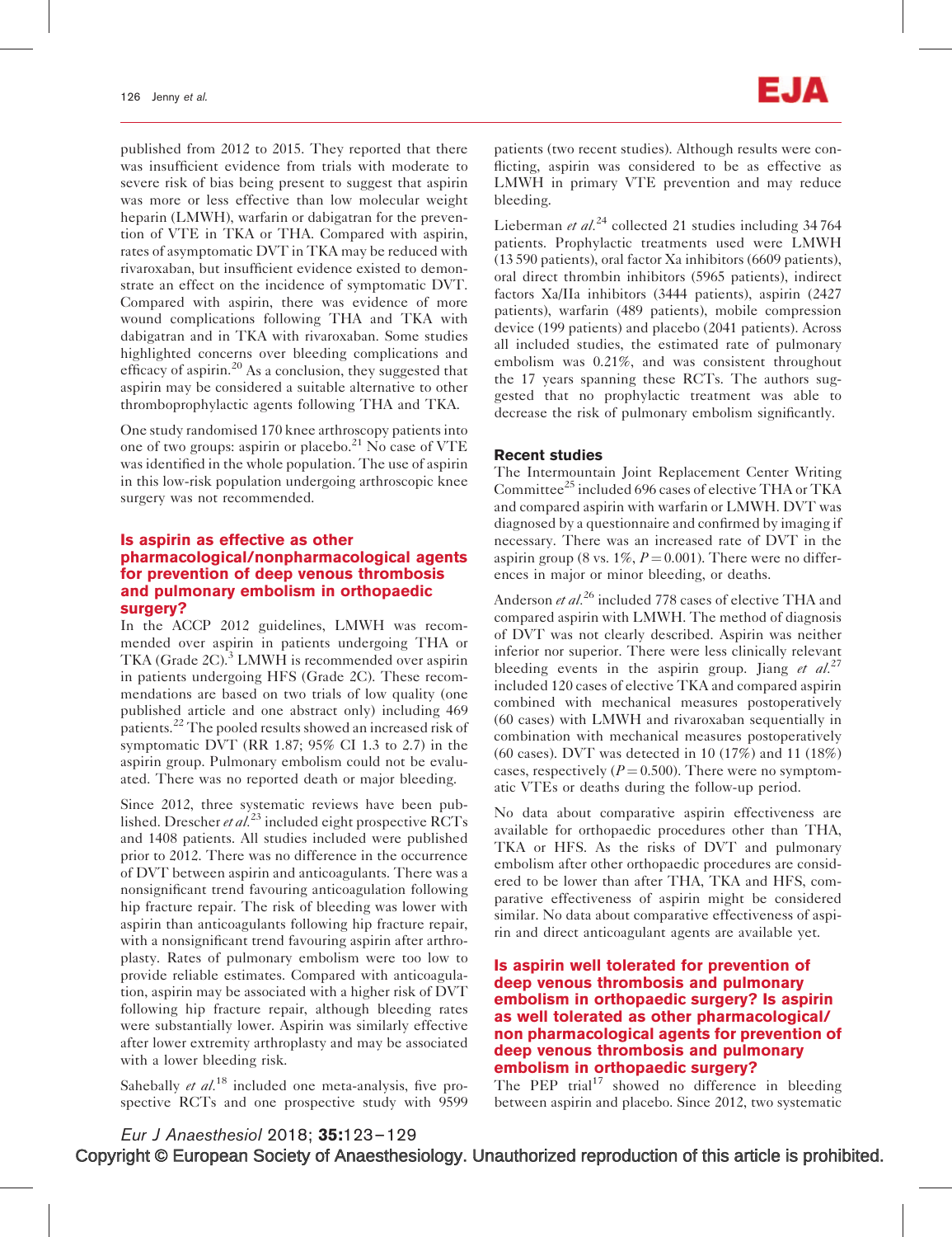studies have been published. Drescher et  $al^{23}$  included eight prospective RCTs and 1408 patients. All studies included were published prior to 2012. The risk of bleeding was lower with aspirin than anticoagulants following hip fracture repair, with a nonsignificant trend favouring aspirin after arthroplasty. Compared with anticoagulation, aspirin may be associated with a substantially lower bleeding risk following hip fracture repair. Similarly, aspirin may be associated with a lower bleeding risk after lower extremity arthroplasty. Sahebally et  $al$ .<sup>18</sup> included one meta-analysis, five prospective RCTs and one prospective study with 9599 patients (two recent studies). Although some results were conflicting, aspirin may reduce bleeding.

# Recent studies

The Intermountain Joint Replacement Center Writing Committee<sup>25</sup> included 696 cases of elective THA or TKA and compared aspirin with warfarin or LMWH. There were no differences in major or minor bleeding, or deaths. Anderson et al.<sup>26</sup> included 778 cases of elective THA and compared aspirin with LMWH. There were less clinically relevant bleeding events in the aspirin group. Jiang et al.<sup>27</sup> included 120 cases of elective TKA and compared aspirin combined with mechanical measures postoperatively (60 cases) with LMWH and rivaroxaban sequentially in combination with mechanical measures postoperatively (60 cases). Patients treated with aspirin had a significant lower blood loss index. No transfusion cases were observed in either group.

No data about the complication risk of aspirin prophylaxis are available for orthopaedic procedures other than THA, TKA or HFS. No data about comparative effectiveness of aspirin and direct anticoagulant agents are available.

# What are the indications for aspirin in prevention of deep venous thrombosis and pulmonary embolism in orthopaedic surgery?

Since 2012 and the ACCP guidelines, $3$  aspirin is recommended for prevention of DVT and pulmonary embolism after THA, TKA and HFS without patient selection (Grade 1B). However, there may be a concern about an increased risk of DVT reported is some studies. Although there are no data currently available about this point, it may be advantageous to exclude patients with an elevated risk of DVT from aspirin prophylaxis.

In patients with an increased risk of bleeding, no prophylaxis or the use of intermittent pneumatic compression (IPC) devices is recommended by ACCP rather than pharmacological prophylaxis (Grade 2C). No more recent data are currently available.

Although no prospective comparative RCT is currently available, prospective cohort studies suggest that the use of a rapid recovery programme after THA and TKA may

be associated with a low risk of DVT, irrespective of the type of DVT prophylaxis used.

Husted et al.<sup>28</sup> analysed 1977 consecutive, unselected patients who were operated on for primary THA, TKA or bilateral simultaneous TKA in a standardised fast-track set-up from 2004 to 2008. Patients received DVT prophylaxis with LMWH starting 6 to 8 h after surgery until discharge. All readmissions and deaths within 30 and 90 days were analysed using the national health register, concentrating especially on clinical DVT (confirmed by ultrasound and elevated D-dimer), pulmonary embolism or sudden death. Three deaths (0.15%) were associated with clotting episodes and, overall, 11 clinical DVTs (0.56%) and six pulmonary embolisms (0.30%) were found. During the final 2 years of the study (854 patients), when patients were mobilised within 4 h postoperatively and the duration of DVT prophylaxis was shorter (1 to 4 days), the mortality was 0% and the incidences of DVT were 0.60% after TKA, 0.51% after THA and 0% after bilateral simultaneous TKA. Pulmonary embolism occurred in 0.30% of patients after TKA, 0% after THA and 0% after bilateral simultaneous TKA. These data suggest that the risks of clinical DVT and of fatal and nonfatal pulmonary embolism after THA and TKA following a fast-track set-up with early mobilisation, short hospitalisation and short duration of DVT prophylaxis are low.

Jørgensen et  $al^{29}$  followed prospectively 4924 consecutive unselected unilateral primary THAs and TKAs. DVT prophylaxis included LMWH or factor Xa inhibitors only during hospitalisation when length of stay was 5 days or less. Symptomatic thromboembolic events were observed in 0.84% of the patients and VTEs were observed in 0.41% during a 90-day follow-up: five pulmonary embolisms (0.11%) and 14 DVTs (0.30%). There were four (0.09%) surgery-related deaths, of which one (0.02%) was due to pulmonary embolism, and six (0.13%) deaths of unknown cause after discharge. Data suggest that the incidence of thromboembolic events is low in fast-track THA and TKA patients with length of stay 5 days or less.

It is the opinion of the panel that the low risk of symptomatic DVT after THA and TKA followed by an enhanced recovery programme and the lower risk of bleeding might compensate for the possible higher rate of DVT after aspirin prophylaxis than with other pharmacological agents. The panel suggests that aspirin prophylaxis could be routinely associated with a rapid recovery programme after THA and TKA.

Use of IPC devices is recommended by the  $ACCP<sup>3</sup>$  in patients undergoing major orthopaedic surgery in association with an antithrombotic agent (Grade 2C). This recommendation was based on the analysis of five trials including more than 2400 patients, which reported a 70% reduction in the DVT rate when IPC devices were used.

Copyright © European Society of Anaesthesiology. Unauthorized reproduction of this article is prohibited. Eur J Anaesthesiol 2018; 35:123–129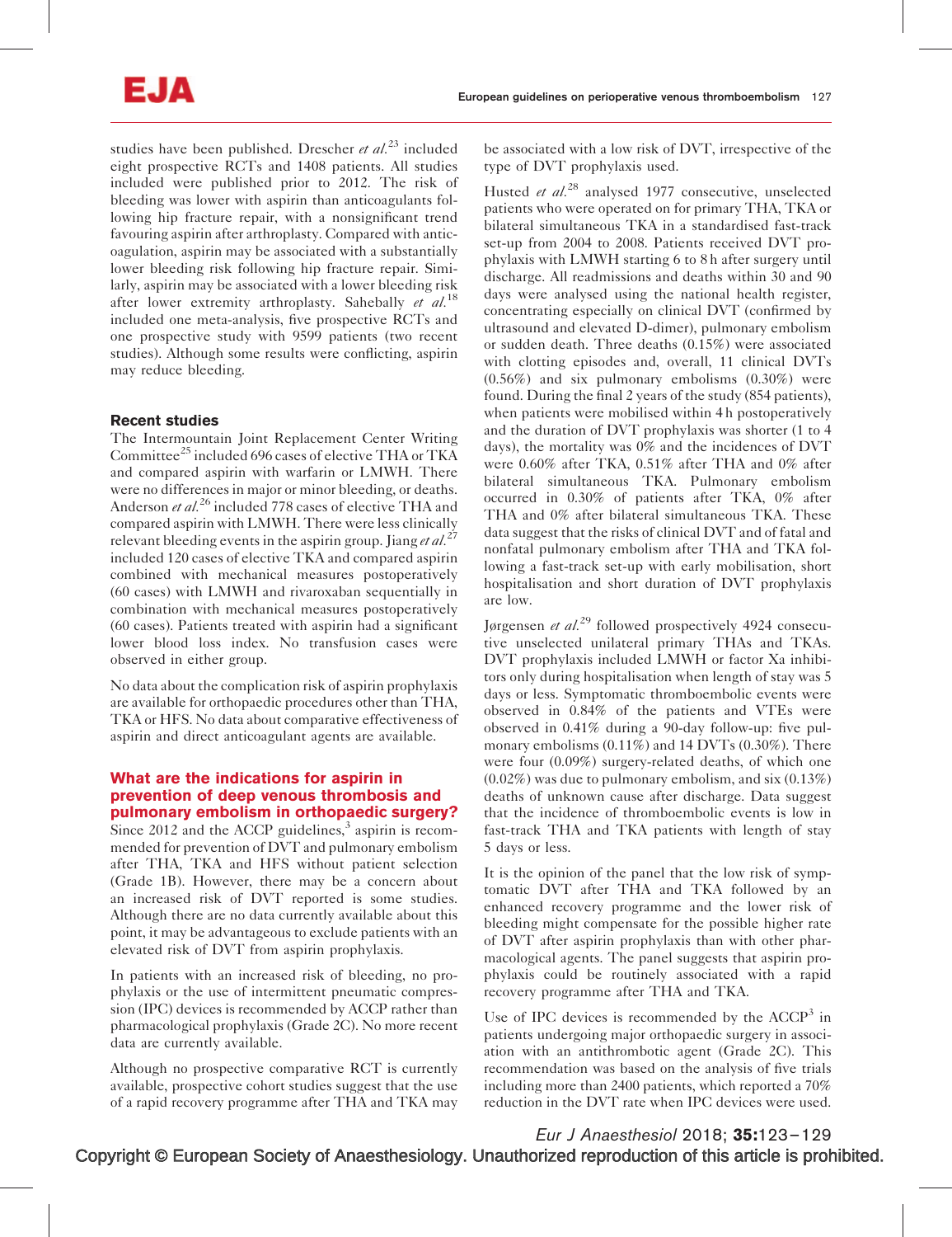Westrich et  $al^{22}$  performed a prospective randomised study of 275 patients undergoing unilateral TKA under spinal epidural anaesthesia (SEA), comparing IPC associated with either enoxaparin or aspirin. All patients had an in-hospital ultrasound screening test on postoperative days 3 to 5 and a second follow-up ultrasound 4 to 6 weeks after surgery. The overall DVT rates in the enoxaparin group and the aspirin group were 14.1 and 17.8% ( $P =$ not significant), respectively. When used in combination with pneumatic compression devices and SEA, enoxaparin was not superior to aspirin in preventing DVT after TKA.

### What should be the dose and duration of treatment for aspirin in prevention of deep venous thrombosis and pulmonary embolism in orthopaedic surgery?

Many different regimens have been described in the literature.<sup>19</sup> There is a considerable range for dose (from 75 to 1000 mg daily) and duration of treatment (from 2 days to 6 weeks). Selection criteria are not routinely provided. There is a trend to decrease dose<sup>30</sup> and duration of treatment. $29$  However, the current literature does not allow a definitive recommendation concerning dose and duration of treatment and patient selection.

## Efficacy/safety ratio of aspirin in nonorthopaedic surgery

Data on the efficacy and safety of aspirin in nonorthopaedic, nontraumatic surgery date back to the 1980s. The studies were presented in a meta-analysis by the Antiplatelet Trialists' Collaboration published in 1994.<sup>31</sup> The investigators used doses mainly between 1000 and 1500 mg daily, partly also in combination with dipyridamole. Treatment duration was 1 or 2 weeks. Diagnosis of DVT was made either by systematic radiolabeled fibrinogen uptake scan or by venography.

In the aspirin group, 178 out of 1434 (19.4%) patients and in the control group (open or placebo) 369 out of 1459 (27.1%) patients developed objectively confirmed DVT (% odds reduction 37%, SD 8%). When pulmonary embolism was evaluated in those studies that used systematic screening for DVT, 16 out of 3408 (0.5%) on aspirin and 58 out of 3419 (1.7%) controls developed pulmonary embolism, which means a 71% (SD 14%) odds reduction; the difference was statistically significant. The Antiplatelet Trialists' Collaboration group evaluated the incidence of bleeding in trials that included general and orthopaedic surgery. There was an increase of transfusions in patients on antiplatelet agents (0.7% in those on antiplatelet therapy and 0.4% in those without,  $P = 0.04$ ), and other complications, such as haematoma or wound infections due to haematomas, were significantly more frequent in the aspirin group (7.8 vs. 5.6%,  $P = 0.003$ .

One randomised, double-blind study comparing aspirin with unfractionated heparin was conducted by Vinazzer  $et al.<sup>32</sup>$  in patients undergoing elective general surgery. A dose of 500 mg of aspirin was compared with that of unfractionated heparin 5000 IU twice daily, and 1210 patients were included in that study. Diagnosis of the primary outcome of DVT was based on obligatory Doppler imaging. No statistically significant difference was found in the rates of DVT (3.9 vs. 2.4%) or pulmonary embolism (0.3% each) and the risk of bleeding was also similar (0.7% each).

From the available data, we conclude that aspirin might decrease the risk of DVT and pulmonary embolism in patients with general surgery, but total numbers of patients are low (less than 4000 on aspirin in open or placebo-controlled trials in total) and the study procedures lack high standard quality in recent years.

#### Is aspirin appropriate for venous thromboembolism prophylaxis in the perioperative period?

Several authors are still reluctant to recommend the use of aspirin for VTE prophylaxis.<sup>33</sup> Aspirin is less potent that LMWH and the new direct anticoagulants, but the induced bleeding risk is also lower. In addition, pending the steadily decreasing VTE risk in surgical patients, the benefit:risk ratio and the duration of treatments are changing. More attention has to be given to the bleeding risk. $34$  Aspirin may be proposed in moderate-risk orthopaedic patients or in highly selected high-risk patients scheduled for THA or TKA combined with an enhanced recovery procedure, or in hip fracture patients with a high bleeding risk. IPC should always be used when aspirin is prescribed as the only pharmacological agent. However, the current literature does not provide rationale for precise recommendation about management (dose, duration, follow-up parameters), interactions with other diseases and medicines, or patient and surgery selection. Data are lacking for nonorthopaedic surgery patients and for intensive care patients.

#### Recommendations

- We recommend the use of aspirin as an option for venous thromboembolism (VTE) prevention after total hip arthroplasty, total knee arthroplasty and hip fracture surgery (Grade 1B).
- We suggest the use of aspirin for VTE prevention after total hip arthroplasty, total knee arthroplasty and hip fracture surgery (high-risk procedures) in patients without high VTE risk (Grade 2C).
- We suggest the use of aspirin for VTE prevention after low-risk orthopaedic procedures in patients with a high VTE risk or other high-risk orthopaedic procedures in patients without a high VTE risk (Grade 2C).
- We suggest the use of aspirin for VTE prevention after total hip arthroplasty, total knee arthroplasty and hip fracture surgery in patients with an increased bleeding risk (Grade 2C).

Copyright © European Society of Anaesthesiology. Unauthorized reproduction of this article is prohibited. Eur J Anaesthesiol 2018; 35:123–129